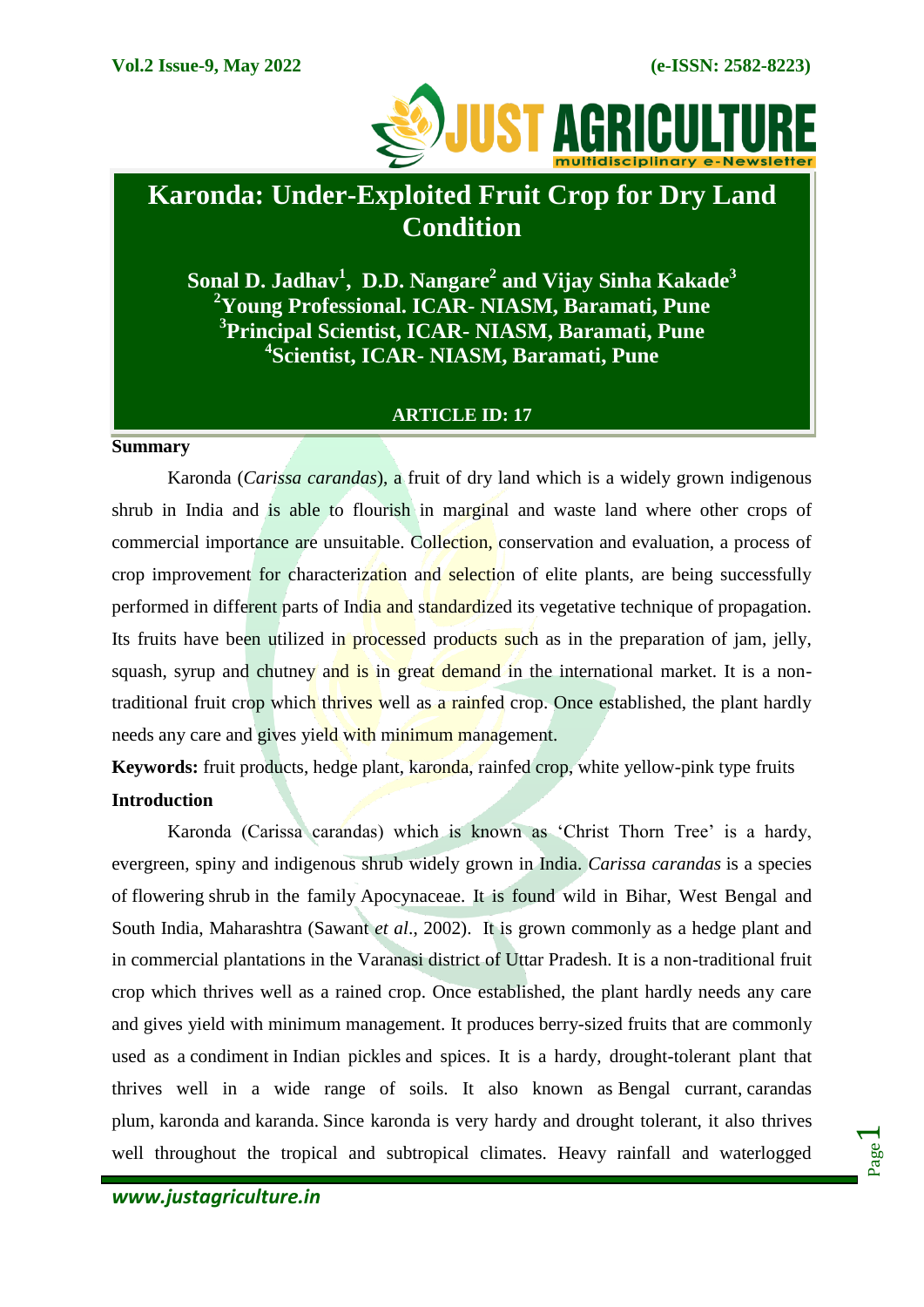

conditions are not desirable. It can be grown on a wide range of soils including saline and sodic soils. Karonda has good nutrition value. It is rich in Iron, The fruits also containsvitamin C and It is antiscorbutic and very useful for cure of anaemia. Karonda fruits are used in many ayurvedic formulations and us to their nutritional values. The extract of root is used for Chest pain. The extract of leaves is used for fever.

## **Different Names of Karanda**

English (Bengal-currants, Carandas-plum, Karanda, Christ thorn, Christ's thorn, Karaunda, Karanda, black currants), Hindi (karaunda, garinga, karonda), Bengali (Koromcha), Kannada (Kauli hannu).

## **Flower and Fruit description:**

Karonda fruits are small berries, averaging 1 to 3 centimeters in length, and have an oval to ovoid shape with curved ends. The berries grow in clusters of 3 to 10 fruits and ripen at different stages, giving the shrub a multi-colored appearance. When young, the fruits are green to white, transitioning into a bright red-pink hue, finally ripening into a dark purple, almost black shade with maturity. The thin but tough skin will also change from taut, smooth, and glossy to slightly wrinkled with some give when ripe. Underneath the surface, the flesh ranges from pale red to crimson, depending on the degree of ripeness, and is aqueous and soft, encasing 2 to 8 flat, brown seeds. When harvested, the fruits may also emit a milky white latex that should be removed before eating. Fruits are sour and astringent in taste, and are a rich source of iron and vitamin C.



**Flowers and fruits of Karonda**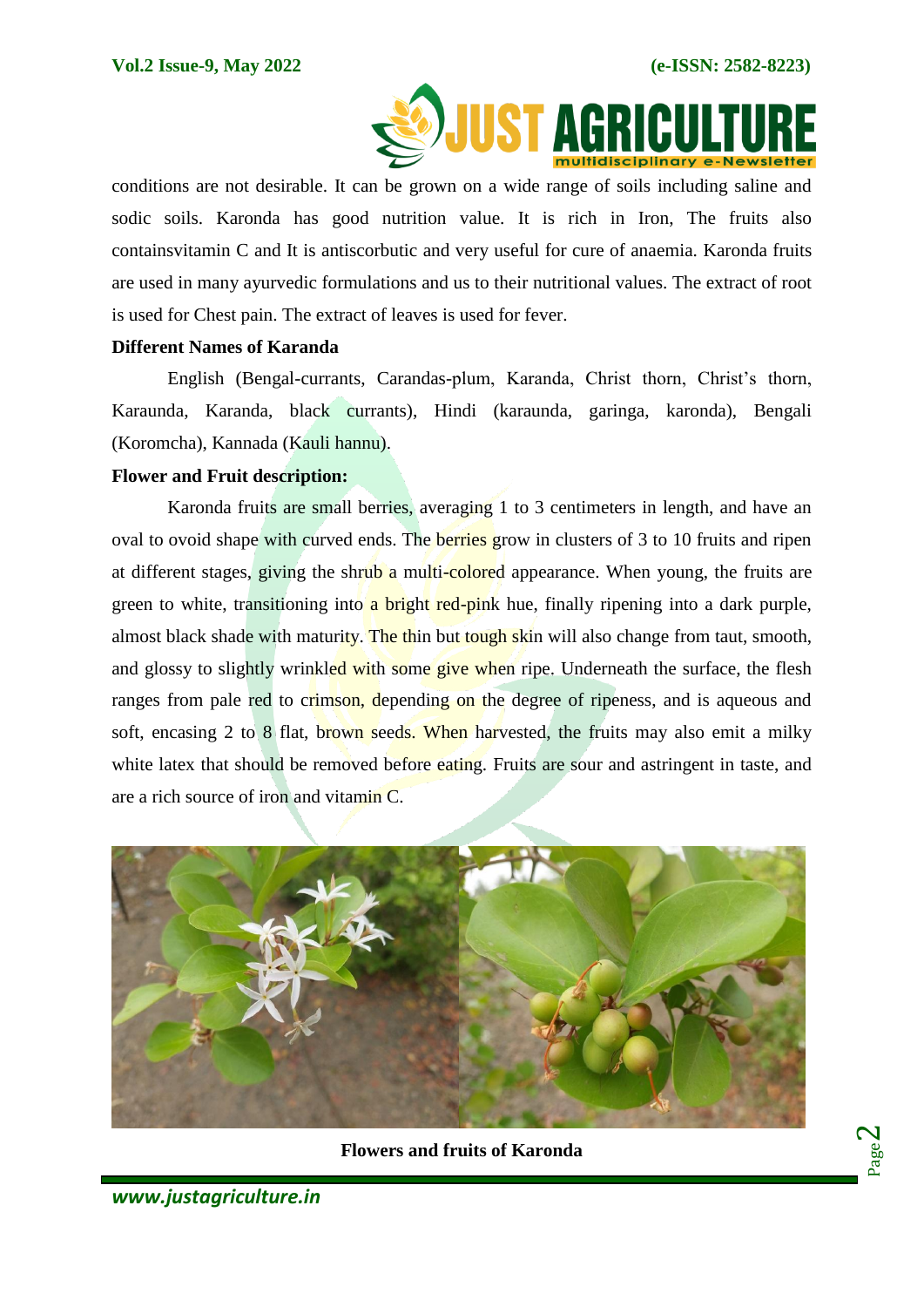

 Its fruit is used in the ancient Indian herbal system of medicine, [Ayurvedic,](https://en.wikipedia.org/wiki/Ayurvedic) to treat acidity, indigestion, fresh and infected wounds, skin diseases, urinary disorders and diabetic ulceras well as biliousness, stomach pain, constipation, anemia, skin conditions, anorexia and insanity. Ripe fruits are sub-acidic to sweet in taste with a peculiar aroma and can be used in the preparation of fruit products such as jelly, sauce and Carissa cream or jellied salad. The unripe fruits are sour and astringent and can be used for pickles, sauces and chutneys. The roots serve as a stomachic, an anthelmintic medicine for itches and also as insect repellents. The biggest use of this fruit is as a faux cherry in cakes, puddings and other preparations. It is easily available in the market in bottled form as pitted cherries after processing it like traditional candied murabba.

| Nutritional value of karonda |  |  |
|------------------------------|--|--|
|                              |  |  |

| <b>Nutrients</b>  | Nutritional value (100 gram) |            |
|-------------------|------------------------------|------------|
|                   | Fresh                        | <b>Dry</b> |
| Energy (Calorie)  | 42                           | 364        |
| Moisture $(\%)$   | 91                           | 18.2       |
| Carbohydrate (%)  | 2.9                          | 67.1       |
| Fat $(\%)$        | 2.9                          | 9.6        |
| Mineral (%)       |                              | 2.8        |
| Calcium (mg)      | 2.1                          | 160        |
| Phosphorus (mg)   | 28                           | 60         |
| Protein (%)       | 1.1                          | 2.3        |
| Iron $(mg)$       |                              | 39         |
| Vitamin $-C$ (mg) | 200-500                      | 1          |

## **Climatic requirement**

Karonda is grown successfully on a wide range of soil types, viz. sandy loams, laterite, alluvial sand, and calcareous soil even it is found growing well in stony, rocky and less fertile soils. But the better growth and higher yield is obtained in alluvial sandy loam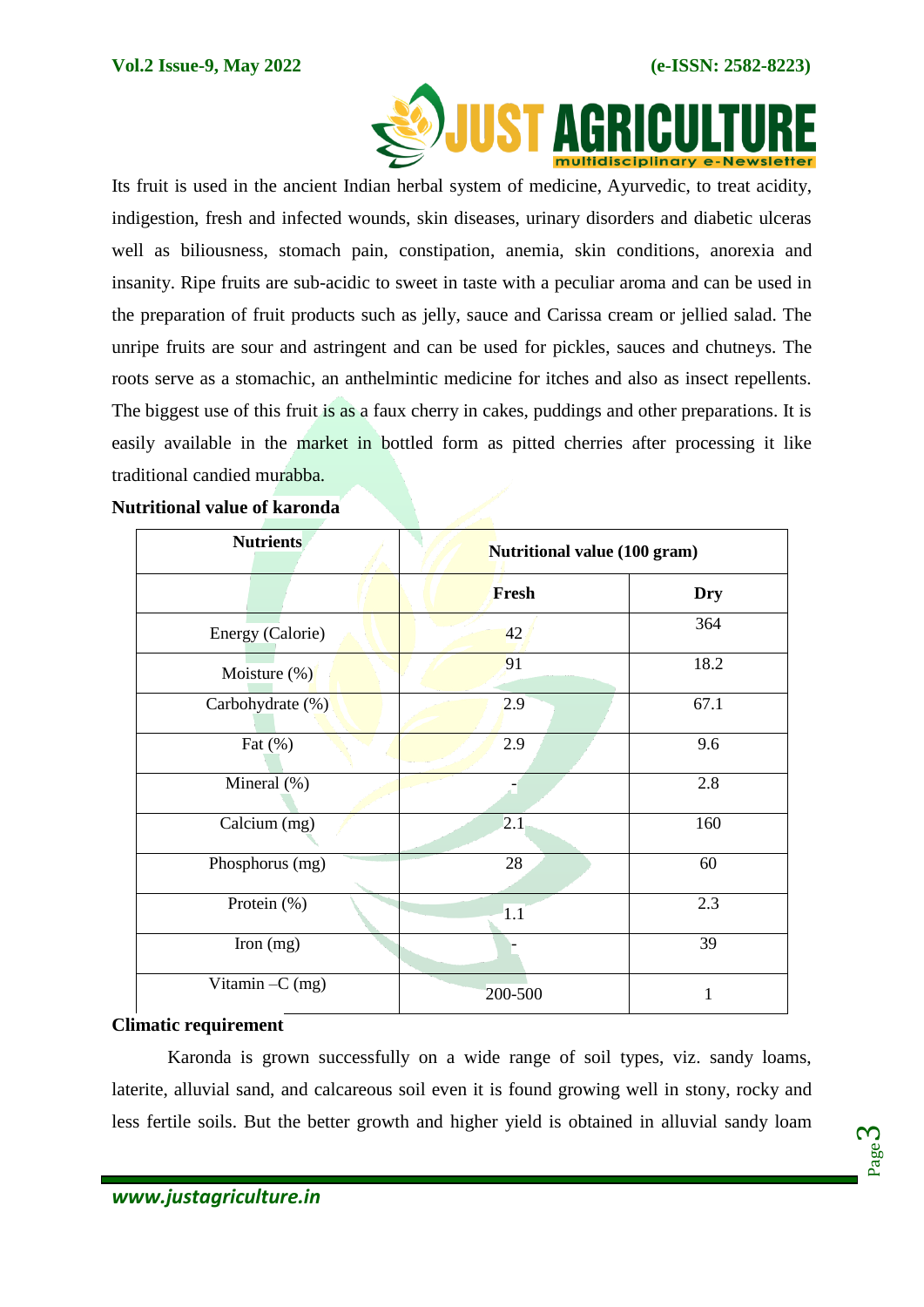

soils with good drainage. The performance of orchards is very poor on clay soil with poor drainage. The can be grown in wide ranges of soil pH ranging from 5.0to 8.0.

Karonda can be grown successfully is tropical and subtropical climate plant growth is affected in high rain fall and waterlogged areas. High temperature and arid climate is suitable for karonda cultivation. Temperature climate with high frost and snowfall areas are not suitable for this fruit. As the plants are sensitive for low temperature and front injury. The water logged areas of tropical and subtropical regions are not suitable f for it cultivation.

#### **Varieties**

There are no well established varieties of karonda although the cultivated types are classified according to fruit colour a green-fruited, pink-fruited and white-fruited by Singh (1969). Pant Manohar, Pant Sudarshan, Pant Suvarna are pickle type Karonda varieties. The varieties have smaller fruits like 3.5 g weight and acidic in taste while Konkan bold, CHES K-II-7, and CHESK-35 are bold sizes and suitable table purpose

#### **Pant manohar**

This variety is developed from GBPUA&T Pantnagar (Uttarakhand) in 2007. The plants of this varieties are medium– sized dense bushes, fruits are dark pink blush on white background, weighing 3.49g. seeds 3.94 / fruit , flesh 88.27%, dry weight 12.77% , TSS 3.92%, total titrable acidity 1.82% and yield 27 kg / plant.

## **Pant Sudarshan**

This variety is developed from GB PUA&T Pantnagar (Uttarakhand) in 2007. The plants of these varieties are medium– sized dense bushes. Fruits are pink blush on white background. On ripening fruits become dark brown. Average fruit weigh 3.46 g, seeds 4.68 / fruit , flesh 88.47% , dry weight 11.83% , TSS 3.45%. total titrable acidity 1.89% and yield 29 kg / plant.

#### **Pant Suvarna**

This variety is developed from GB PUA&T Pantnagar (Uttarakhand) in 2007. Plants are upright growing and sparse. Fruitsare colour dark brown blush on green background. Average fruit weight 3.62 g, seeds 5.89 /fruit, flesh 88.27%, dry weight 12.39%, total titrable acidity 2.30% and yield 22 kg / plant. On ripening, fruit colour changes to dark brown.

# **Konkan Bold**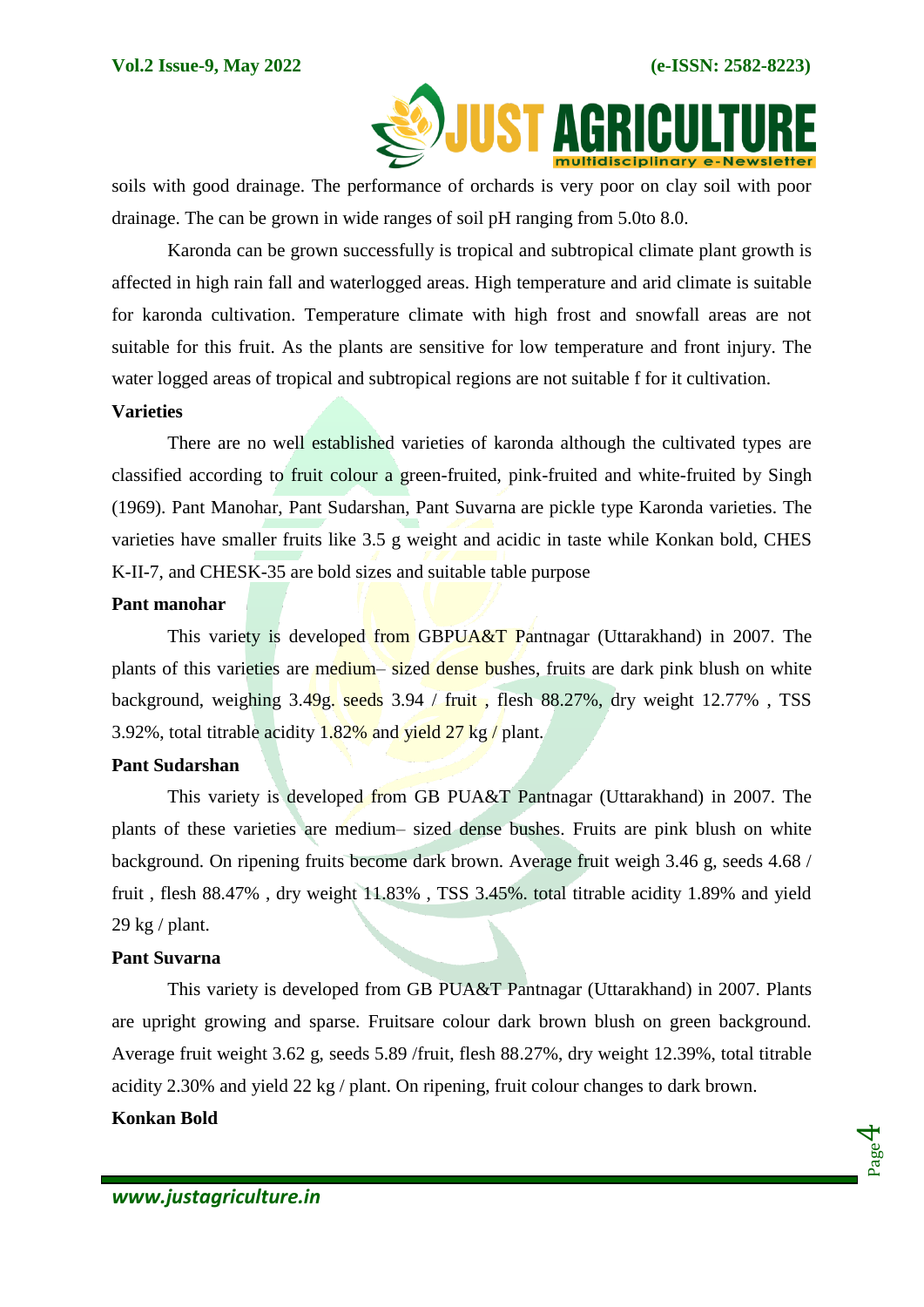

This variety is developed from Konkan Krishi VidyaPeeth, Dapoli (Maharashtra) in 2004. The plants are medium in size and vigourous. It flower in the month of Feb.-March and fruit ripe in the month of May-June under Coorg conditions. Fruits are oblong in shape and 12-154g in weight. The colour of fruits is dark purple. The fruits are sweet with  $10\text{-}12^{\circ}$ Brix Total soluble solid. The trees are prolific bearing and produced 2000-2500 fruit per year. This variety is suitable for table purpose.



**Konkan Bold Variety of Karonda**

# **CHES- K-II-7**

This is promising line indentified from the seedling population at CHES Chettalli The plants are medium size and flower in the month of Feb.-March and fruit ripe in the month of May-June. Fruits are oblong in shape and 12 -13 g in weight. The colour of fruits is dark blackish violet in colour and thin fruit skin. A four year old trees yield around 1800- 2100 fruits per plants per year. Fruits are sweet with TSS 15° Brix and acidity - 1.08%. This is suitable for table purpose and processing.

# **CHES- K- V-6:**

This is promising line indentified from the seedling population at CHES Chettalli. The plants are medium size and it flowers in the month of January-February and fruits in May-June. The average fruit weight around 13-15 g, dark blackish red in colour with red pulp and very less seeds. The Total soluble solids of fruit is around 16°Brix with 1.18perecent acidity and 21 mg vitamin-C/100g pulp. A four year old tree yield 1200-1500 fruits per year. Fruit are also rich in Vitamin –B. This variety is suitable for table purpose.

# **Propagation**

Page ம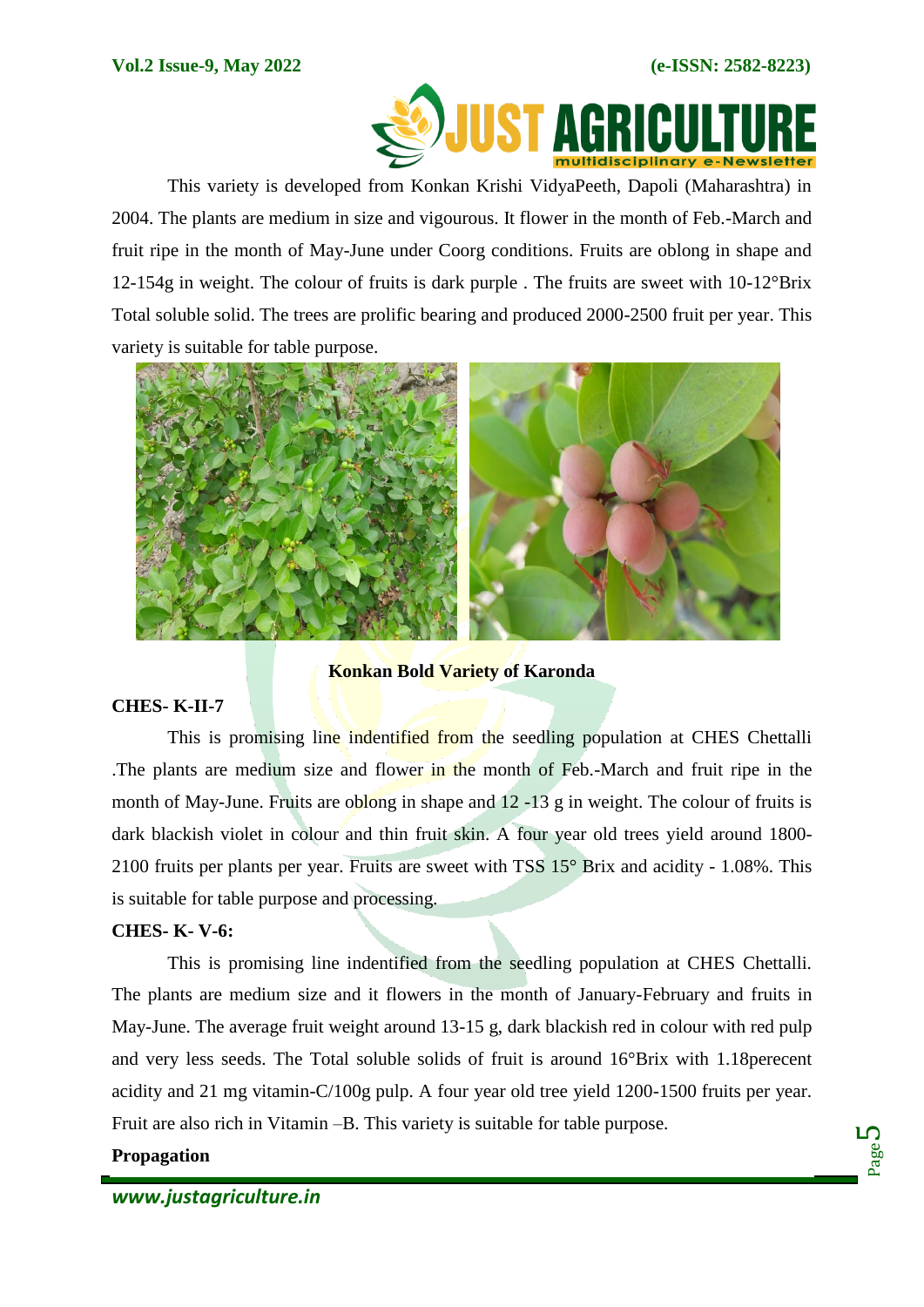

karonda is propagated through seed propagation and vegetable propagation methods such as cutting, layering and budding. Karonda plants can be multiplied through seed very easily. Seed propagation is mostly commonly used methods in Karonda. The seed should be collected immediately after harvesting. The seeds sown immediately after extraction give higher germinated. The plant is grown from seed sown in August and September. The first monsoon shower is planting time. Plants raised from seed start bearing two years after planting. Vegetative propagation is practiced in the form of budding and inarching Cuttings may also succeed. Flowering starts in March and in Northern India the fruit ripens from July to September. Indole-3-butyric acid (IBA) is the maximum widely used root promoting chemical with inside the nursery trade, alongside with 1-naphthaleneacetic acid (NAA), due to the fact it's far dependable over a huge variety of concentrations (Singh *et al*. 2011).

## **Planting:**

The soil should be leveled before planting and all the old plants need to be removed. These pits filled with FYM and soil mixture to one by one different time of planting of these June-Julys. The table purpose variety of Karonda should be planted at 3X3 meter distances in square. The method of planting the pits of  $3X3$  ft. size should be prepared at least one month before planting. These pits should be filled with equal amount of FYM and soil mixture. The proposed time of planting of this is June-July. The land should be cleaned and leveled with a mild slope in the opposite direction of the water source. The hedge plating of karonda is done at 2 fit distances. The hedge planting trench of 1X 1 feet size is done. The pits of 1x1 feet can be also made instead of trench. For planting of orchards, the planting is done at 3x 3 m distance with square system. The pits of 2x2 feet size should dug before rainy season.

## **Manure and Fertilizers:**

Karonda plants grown as protective hedges require limited fertilization. Manuring however is beneficial. Its plants slowly get exhausted after taking 2 crops and show symptoms of die back. Therefore, 10-15 kg well rotten farmyards manure or compost/plant applied before flowering is useful (Chadha, 2003). Karanda plant life grown as defensive hedge are hardly ever manured or fertilized. Manuring, however, is beneficial. Otherwise, its plant life slowly gets exhausted after taking 2 year and begins displaying signs and symptoms of die back.

## **Water Management:**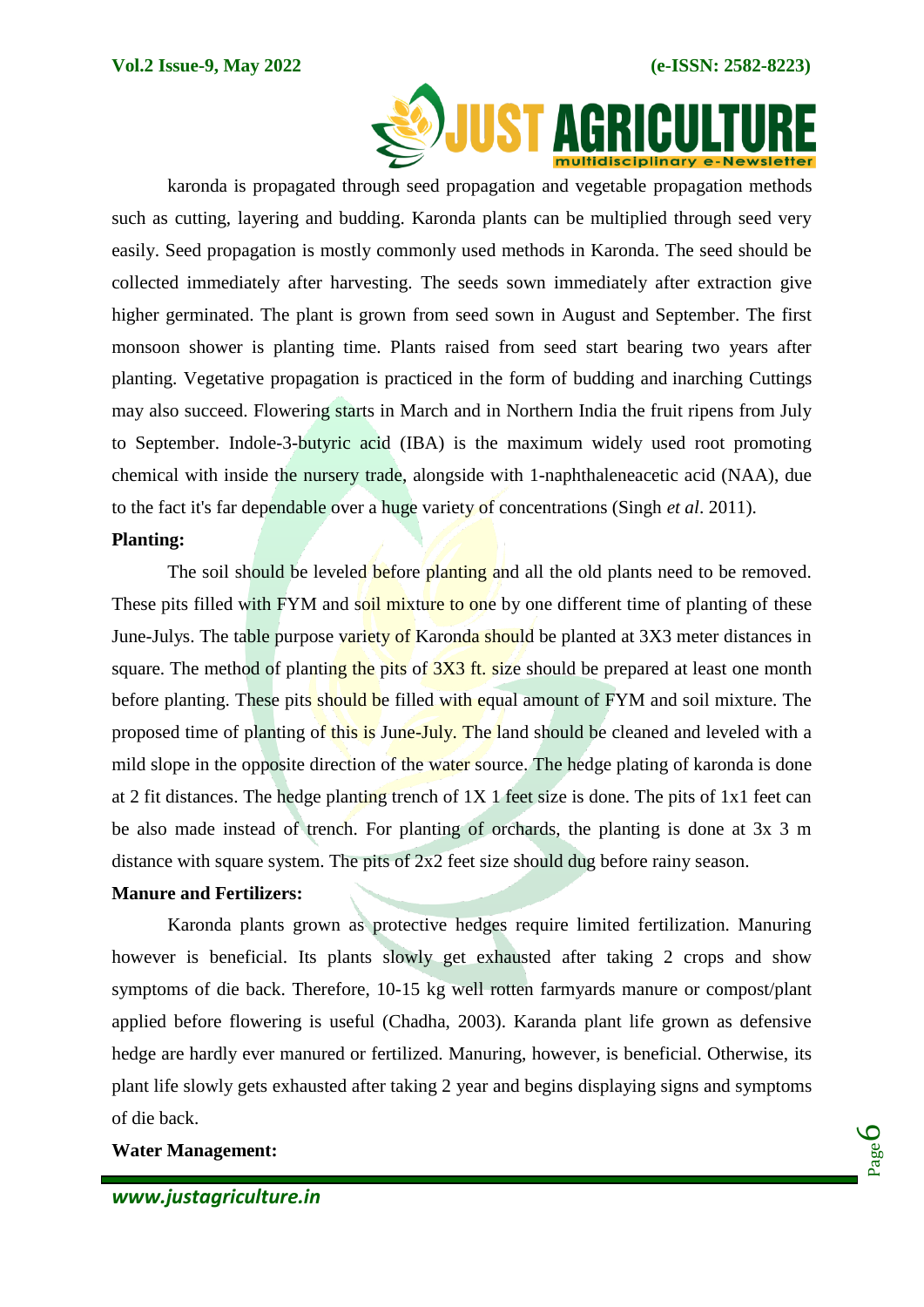

Karonda is a hardy plant. The newly planted plants should be given irrigation. Young plants should be irrigated at 10-15 days interval in the winter and 6-7 days in summer season. The basin or flood method of irrigation is normally practiced. However, adoption of drip irrigation has been found to be effective in the economic use of water and enhanced growth. The adults orchards are generally not irrigated. Mulching with dry leaves or residues in the basin helps in moisture conservation.

## **Training and Pruning:**

Regular plantations of Karonda may be trained on single or double stem. Therefore, extra undesirable shoots or laterals are eliminated from time-to-time to present the plant preferred shape. Suckers springing up from diseased dried twigs must be eliminated.

## **Harvesting and yield:**

Karonda plant starts yielding after 3rd year. In Western Ghats flower starts in December to March and fruit mature in the month of April to June. The maturity of fruits is judged on the basis of change in colour. All fruits generally do not mature at one time therefore harvesting is generally done 3-4 times. Harvesting is done manually. The harvesting of fruits with stock helps to minimum the oozing of latex by fruits and enhances quality and storage of fruits. A plants may yields 4-5 kg fruits. The promising lines planted as orchard may yield 10-15 kg per tree. The fruits can be stored for 3-4 days under room temperature. The fruits used for making jam, candy and pickles.

# **Storage**

The fruits harvested at maturity can be stored for a week at room temperature whereas fruit harvested at ripe stage are highly perishable and can only be stored for 2-3 days or for 6 months in SO2 solution @ 2,000 ppm as reported by Chadha (2003).

# **Benefits of Karonda**

- 1. Alleviates Abdominal Pain
- 2. Rich in fibre, the fruit is extremely beneficial for treating abdominal problems.
- 3. Improves Digestion
- 4. Reduces Fever
- 5. Improves Mental Health
- 6. Strengthens Cardiac Muscles
- 7. Treats Inflammation

Page  $\overline{\phantom{a}}$